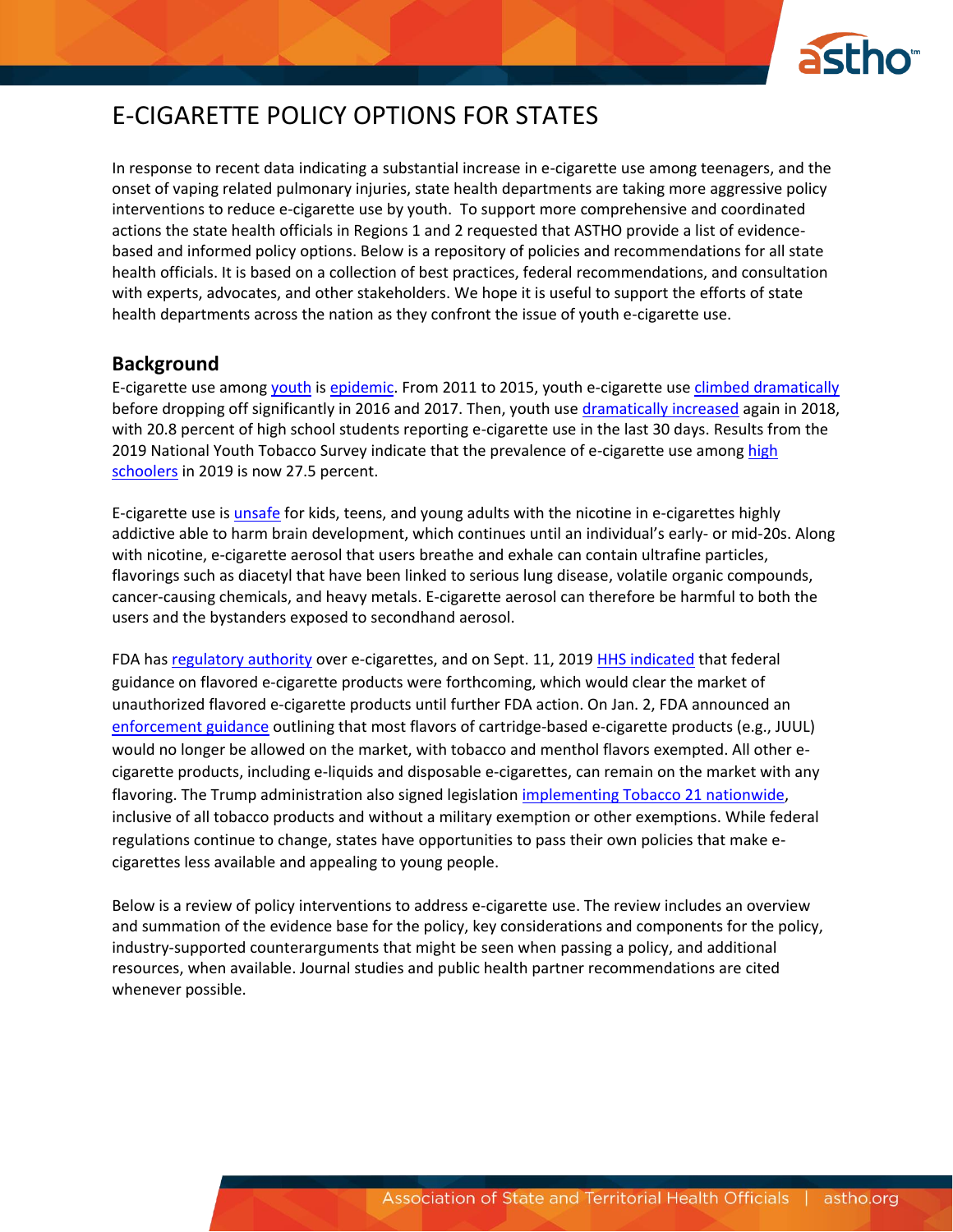**The policy interventions include:**

- **Flavor restrictions, including mint and menthol**
- **Restricting the sale of products above a set nicotine concentration level**
- **Prohibiting bulk purchasing of e-cigarette products**
- **E-cigarette product price increases**
- **Comprehensive clean indoor air acts inclusive of e-cigarettes**
- **Advertising and point of sale restrictions**
- **Internet sales restrictions**
- **Enforcement considerations**

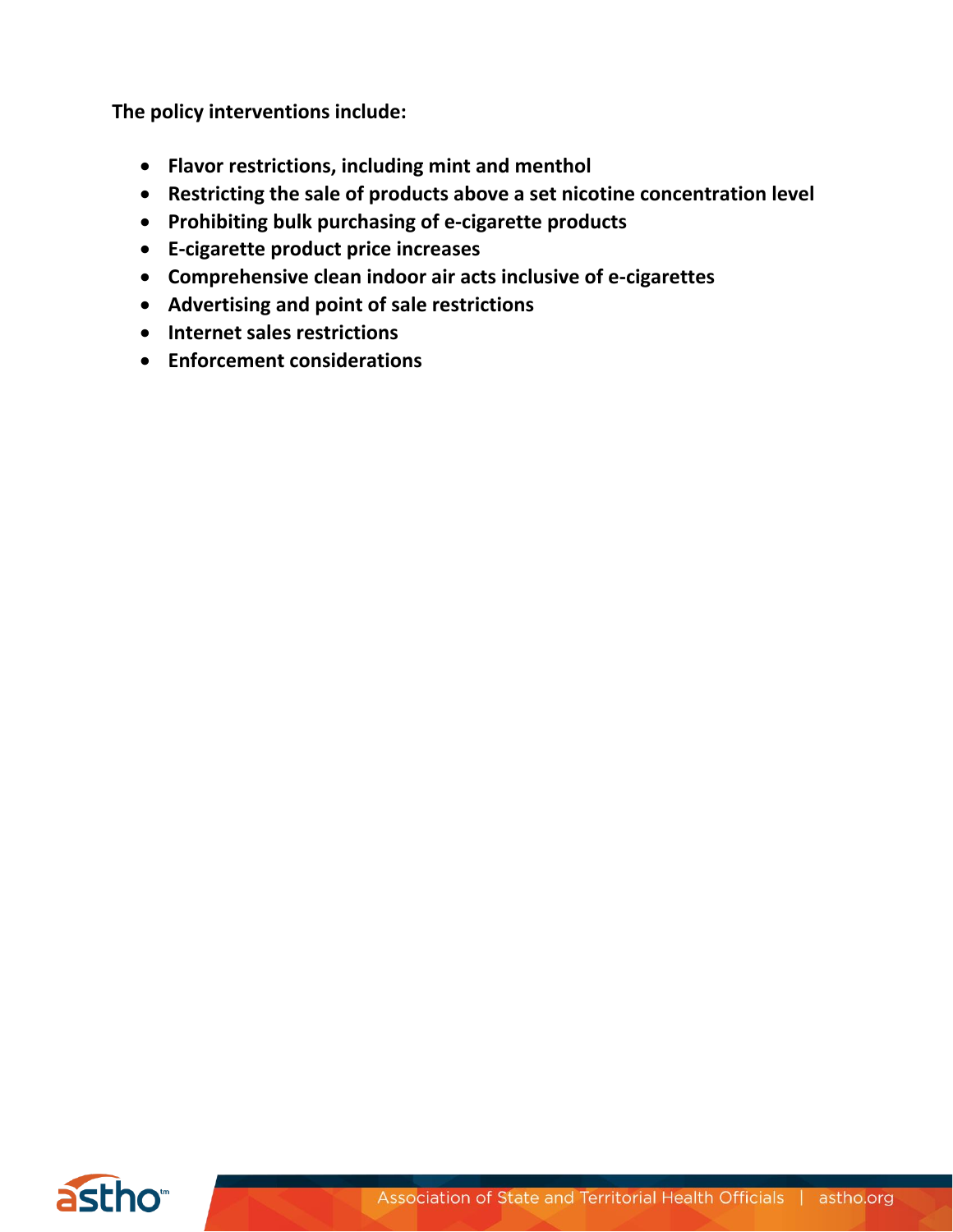## **Flavor Restrictions, Including Mint and Menthol**

| Overview and<br>evidence base        | . Youth prefer flavored e-cigarette products and those who vape flavored e-cigarettes are<br>more likely to continue vaping and vape more.                                                                                                                                                                                                                                                                                                   |
|--------------------------------------|----------------------------------------------------------------------------------------------------------------------------------------------------------------------------------------------------------------------------------------------------------------------------------------------------------------------------------------------------------------------------------------------------------------------------------------------|
|                                      | • According to FDA, 96.1 percent of youth who initiated e-cigarette use between 2016 and<br>2017 did so with a flavored e-cigarette product.                                                                                                                                                                                                                                                                                                 |
|                                      | • The 2019 National Youth Tobacco Survey found that 72.2 percent of current high school<br>e-cigarette users reported using a flavored e-cigarette product in the last 30 days, up<br>from 67.8 percent in 2017. Flavored e-cigarettes, with fruit, menthol or mint, and candy,<br>desserts, or other sweets being the most commonly reported flavors.                                                                                       |
|                                      | . Young smokers are more likely to use menthol flavored cigarettes, and close to half of<br>high school aged youth choose mint e-cigarettes.                                                                                                                                                                                                                                                                                                 |
|                                      | • Studies show that a flavored tobacco sales restriction can markedly decrease the<br>availability and sales of specified flavored tobacco products in a community, which is<br>associated with a lower likelihood of ever using a tobacco product among teens.                                                                                                                                                                              |
|                                      | . In 2019, bills were introduced in several states this past legislative session to prohibit or<br>limit the sale of flavored tobacco and/or e-cigarette products, including in California (AB<br>739 and HB 38), the District of Columbia (B23-0453), Florida (HB 151), Illinois (HB3883<br>and HB3387), Massachusetts (H 1902, S 1279, H 4089, S 2357, and H 3778), New Jersey<br>(A 5134), Ohio (HB 346), and Washington state (HB 1932). |
|                                      | • Several local jurisdictions have prohibited or limited the sale of flavored tobacco<br>products, including e-cigarettes.                                                                                                                                                                                                                                                                                                                   |
| Key considerations<br>and components | · In Feb. 2020, FDA will remove all flavored e-cigarette cartridge products (e.g., JUUL)<br>except for tobacco and menthol flavors. States can go beyond federal regulation by<br>passing policy that addresses menthol cartridge products, all flavored e-liquids and<br>disposable products, and flavored combustible products (e.g., menthol cigarettes and<br>flavored cigars).                                                          |
|                                      | . How are e-cigarettes defined by state law? Are they included in a definition of "tobacco<br>products"?                                                                                                                                                                                                                                                                                                                                     |
|                                      | • Apply restrictions to e-cigarettes and all tobacco products.                                                                                                                                                                                                                                                                                                                                                                               |
|                                      | . Prohibit mint and menthol along with other flavors since flavor restrictions that have not<br>been comprehensive likely have reduced the policies' efficacy.                                                                                                                                                                                                                                                                               |
| Industry supported<br>claims         | • Flavored products are needed to help adults with their cessation of combustible tobacco<br>products.                                                                                                                                                                                                                                                                                                                                       |
|                                      | • Adults and youth who prefer and use flavored e-cigarettes will return to or begin to use<br>combustible tobacco products, which are more harmful than e-cigarettes.                                                                                                                                                                                                                                                                        |
|                                      | • Small businesses will close, and people will lose their jobs.                                                                                                                                                                                                                                                                                                                                                                              |
|                                      | • States can better enforce their laws prohibiting the sale of e-cigarettes to youth.                                                                                                                                                                                                                                                                                                                                                        |
| Additional                           | . U.S. Sales Restrictions on Flavored Tobacco Products                                                                                                                                                                                                                                                                                                                                                                                       |
| resources                            | • Regulating Flavored Tobacco Products                                                                                                                                                                                                                                                                                                                                                                                                       |
|                                      | • Regulating Menthol Tobacco Products                                                                                                                                                                                                                                                                                                                                                                                                        |

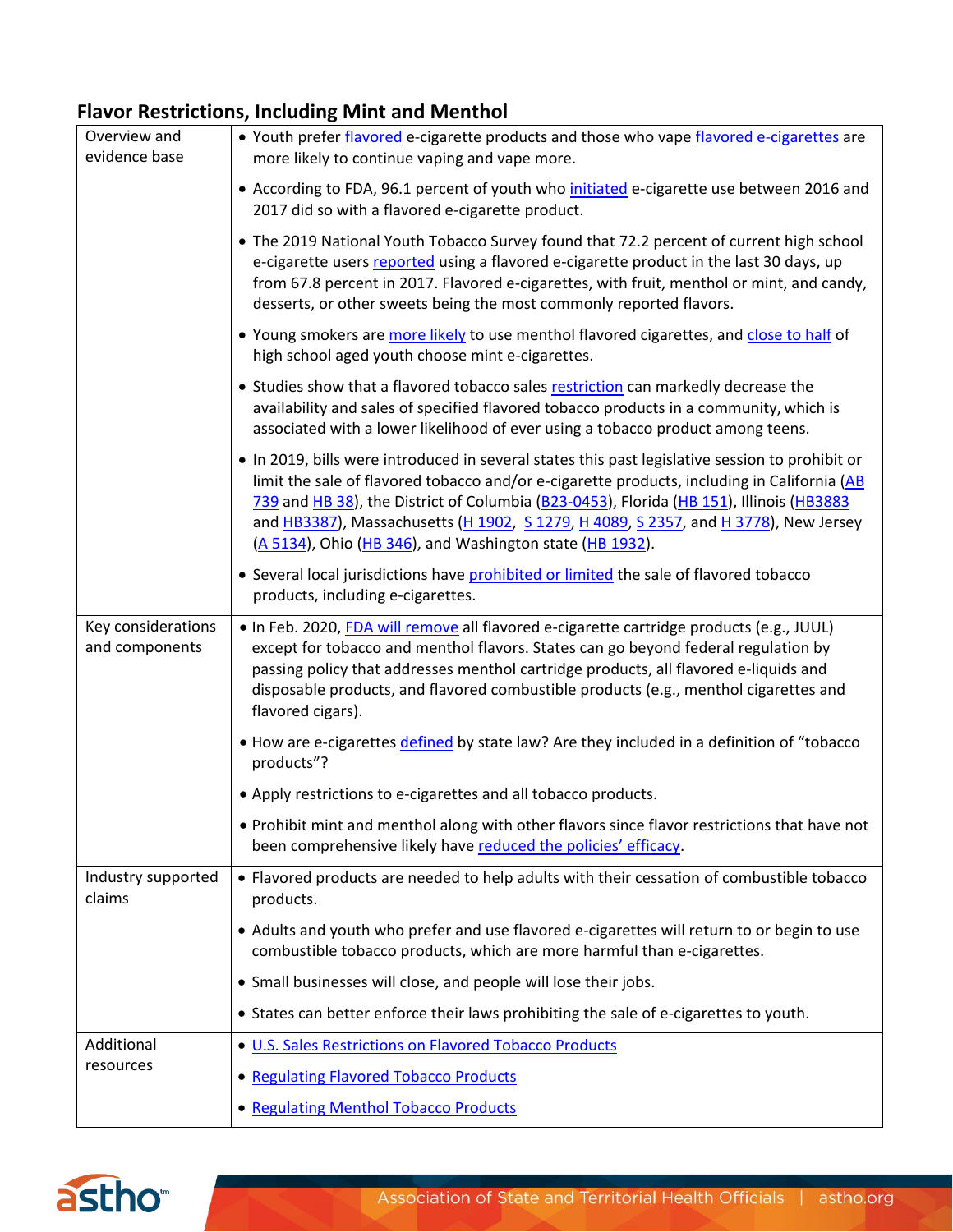#### **Restricting the Sale of Products Above a Set Nicotine Concentration Level**

| Overview and                         | • Youth and young adult users are especially impacted by nicotine addiction.                                                                                                                                                                                                                                      |
|--------------------------------------|-------------------------------------------------------------------------------------------------------------------------------------------------------------------------------------------------------------------------------------------------------------------------------------------------------------------|
| evidence base                        | • There's concern that JUUL and other products based on nicotine salts are formulated in a<br>way that allow nicotine-containing aerosol to be inhaled more easily and with less<br>irritation than other e-liquids traditionally formulated with free-base nicotine.                                             |
|                                      | • This is not a policy area with examples in state and local law, but states should be able to<br>pass their own policies in this area.                                                                                                                                                                           |
|                                      | • Evidence about e-cigarettes' potential in helping adult smokers quit is limited.                                                                                                                                                                                                                                |
|                                      | . No e-cigarette has been approved by FDA for cessation purposes. At this time, there is<br>insufficient evidence to recommend specific cessation treatments for youth addicted to<br>nicotine.                                                                                                                   |
| Key considerations<br>and components | • The policy approach should be a sales restriction (e.g., products with a nicotine<br>concentration above X milligrams per milliliter cannot be sold) instead of a tobacco<br>product standard (e.g., products manufactured and consumed cannot be above X<br>milligrams per milliliter).                        |
|                                      | • A product standards approach could raise preemption concerns stemming from the 2009<br>Family Smoking Prevention and Tobacco Control Act.                                                                                                                                                                       |
|                                      | . The proposed federal <b>END ENDS Act</b> would cap nicotine concentration in e-liquids to 20<br>milligrams per milliliter, a figure that's one-third the nicotine concentration of JUUL pods<br>and other e-cigarette products. This is identical to the maximum nicotine concentration<br>permitted in the UK. |
|                                      | . May also consider requiring disclosure of nicotine level to allow consumers to be better<br>informed of product contents.                                                                                                                                                                                       |
|                                      | . May also consider restricting the sale of nicotine products with higher levels to specialty<br>stores or locations.                                                                                                                                                                                             |
| Industry supported<br>claims         | • Restricting nicotine concentration would reduce adult choice and make e-cigarettes less<br>appealing to adults addicted to combustible products who want to quit or transition.                                                                                                                                 |

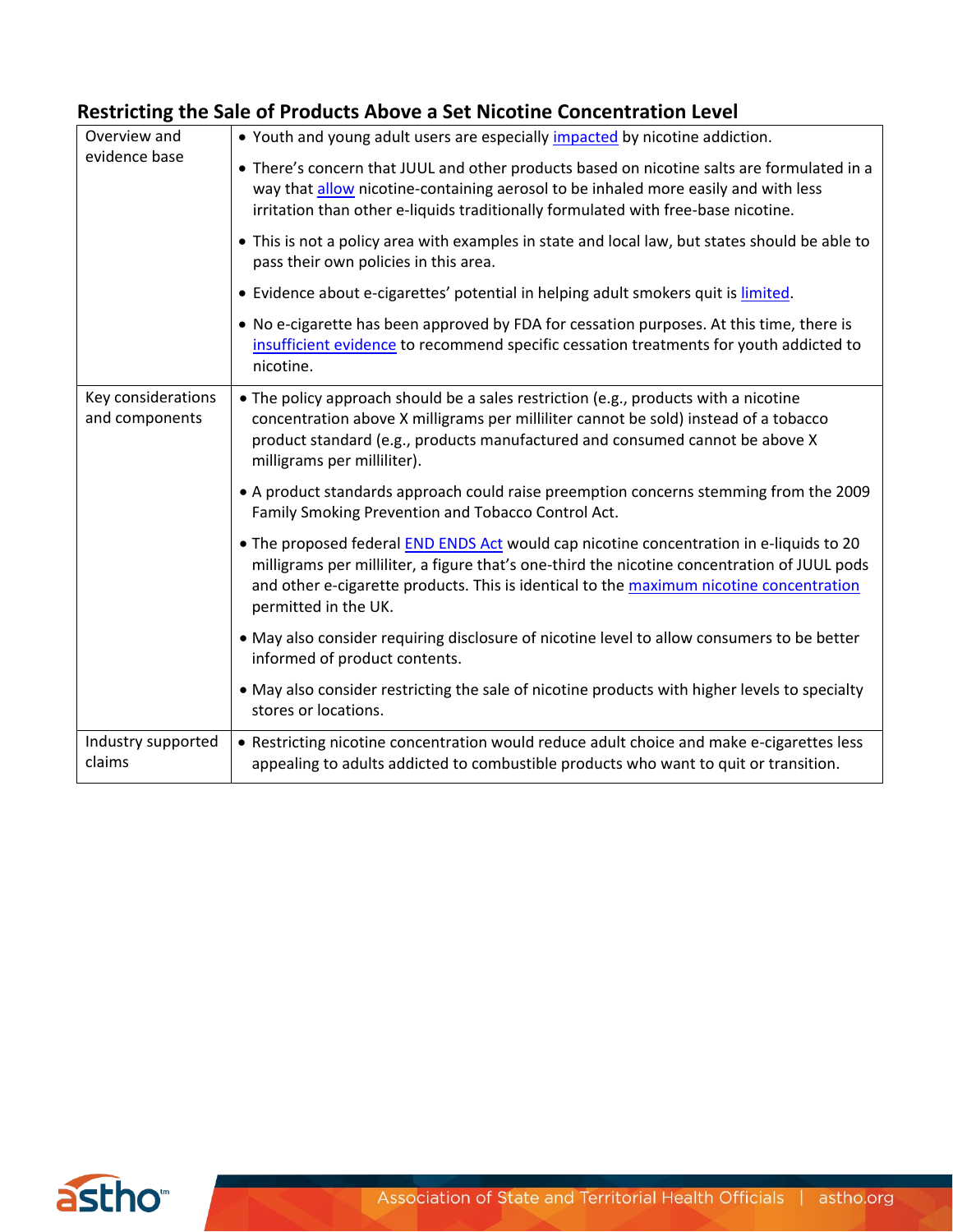## **Prohibiting Bulk Purchasing of E-cigarette Products**

| Overview and<br>evidence base        | • Prohibiting the bulk sale of e-cigarette products would help prevent the resale of e-<br>cigarette products to those under the legal purchase age.<br>. JUUL Labs limits individual purchases to one JUUL vaporizer and four nicotine pods, and<br>is supportive of bulk purchasing restrictions.                                                                                                                                                                                                                                                                                 |
|--------------------------------------|-------------------------------------------------------------------------------------------------------------------------------------------------------------------------------------------------------------------------------------------------------------------------------------------------------------------------------------------------------------------------------------------------------------------------------------------------------------------------------------------------------------------------------------------------------------------------------------|
| Key considerations<br>and components | • Apply these policies to sales by both retailers and wholesalers.<br>. While there are no examples in state or local law, many states address the resale issue by<br>prohibiting the informal sale or furnishing of any tobacco product to consumers not of<br>the legal purchase age. For example, a recent Maine law (LD 1190) established criminal<br>penalties for furnishing or allowing consumption of tobacco products by minors.<br>. Bulk purchasing restrictions are analogous to federal minimum pack size requirements<br>and local pack size requirements for cigars. |
| Industry supported<br>claims         | • This is a strong policy on its own and does not need to be part of a comprehensive policy<br>to address youth product use, such as flavored tobacco product restrictions.                                                                                                                                                                                                                                                                                                                                                                                                         |

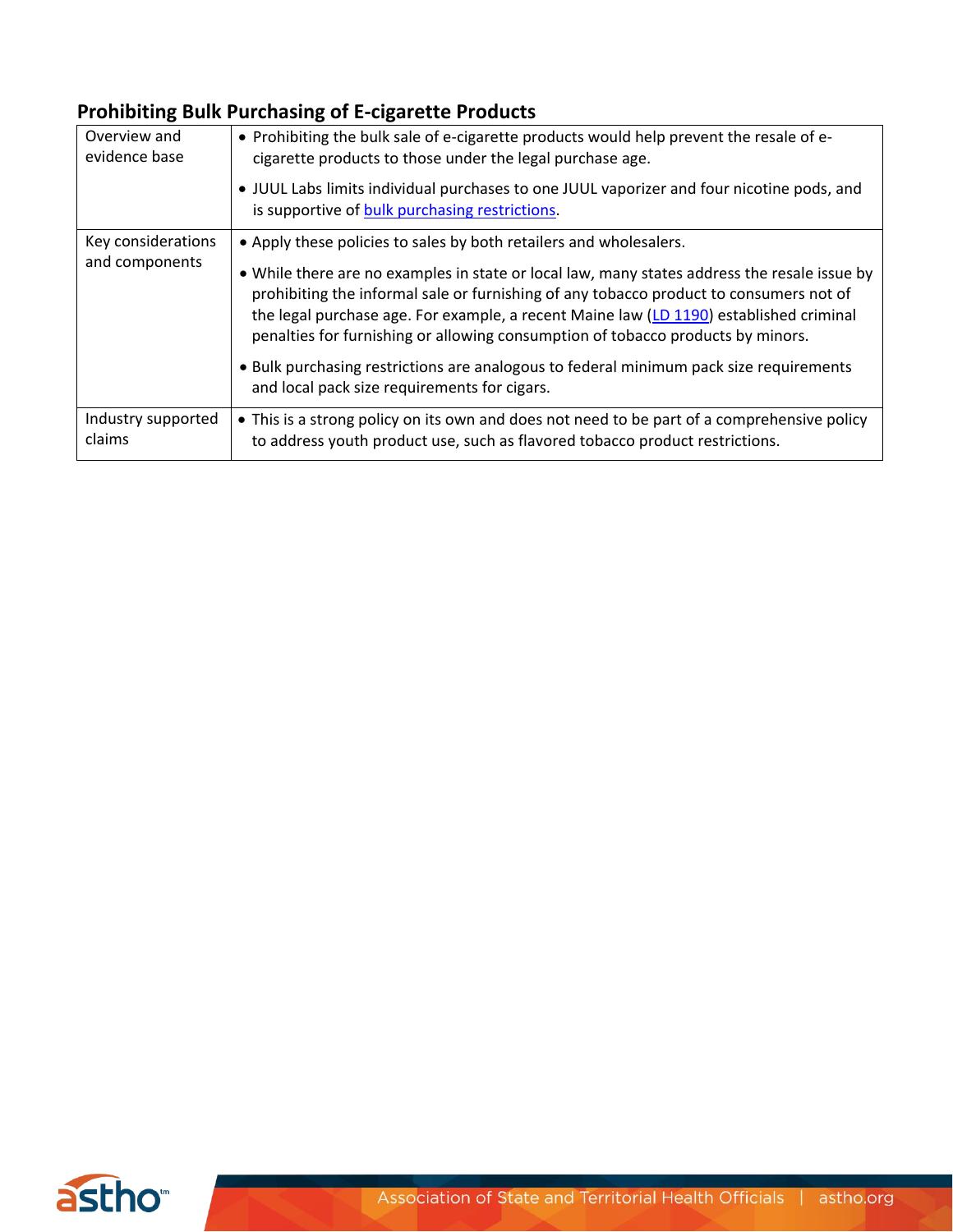#### **E-cigarette Product Price Increases**

| Overview and<br>evidence base | • A 10 percent increase in price reduces sales of disposable e-cigarettes by approximately<br>12 percent (and by about 19% for reusable e-cigarettes), suggesting that policies altering<br>e-cigarette retail prices-such as limiting rebates, discounts and coupons and imposing a<br>tax-could potentially lead to significant reductions in e-cigarette use. |
|-------------------------------|------------------------------------------------------------------------------------------------------------------------------------------------------------------------------------------------------------------------------------------------------------------------------------------------------------------------------------------------------------------|
|                               | • Higher tobacco prices may encourage cessation among existing tobacco users, prevent<br>initiation among potential users, and reduce the quantity of tobacco consumed among<br>continuing users, particularly among vulnerable populations such as youth and low-<br>income smokers who are more sensitive to costs and pricing.                                |
|                               | • Price increases may help offset expenses and costs related to tobacco control programs<br>or enforcement and build revenue for the state.                                                                                                                                                                                                                      |
| Key considerations            | • Pricing for e-cigarettes fall into a few categories:                                                                                                                                                                                                                                                                                                           |
| and components                | 1. Increases based on the current sales price, or ad valorem (preferred policy).<br>2. Pricing e-cigarettes and vapor products at the same rates as regular cigarettes.<br>3. Imposing a per milliliter price increase on liquid nicotine or consumable material<br>(least impactful).<br>4. Setting a minimum price.                                            |
|                               | 5. Including a litter mitigation fee in the pricing.                                                                                                                                                                                                                                                                                                             |
|                               | • Consider the pricing of all e-liquids and components of e-cigarette devices necessary for<br>their operation.                                                                                                                                                                                                                                                  |
|                               | • Consider implementing the price increase at either the wholesale or retail stage of sale<br>(whichever is most convenient based on the licensing and enforcement structure of the<br>jurisdiction).                                                                                                                                                            |
|                               | • Ad valorem policies based on the cost of the product at retail or wholesale is preferred<br>because it is simple to implement and it automatically adjusts with inflation.                                                                                                                                                                                     |
|                               | • States should prohibit the distribution and sampling of e-cigarettes and related products<br>for free or at a nominal cost.                                                                                                                                                                                                                                    |
|                               | • Per millimeter pricing may be difficult to enforce and is often a policy option preferred by<br>the industry.                                                                                                                                                                                                                                                  |
|                               | • States should prohibit the use of coupons, rebates, and other discounting practices in e-<br>cigarette product sales.                                                                                                                                                                                                                                          |
|                               | • The definition of e-cigarette should exempt any nicotine-containing product that is FDA-<br>approved as a smoking cessation device so that market pricing encourages tobacco users<br>to quit.                                                                                                                                                                 |
| Industry supported<br>claims  | • E-cigarettes do not contain tobacco leaf and should not be subjected to the same level of<br>taxation as cigarettes, cigars, or smokeless tobacco. However, many e-cigarettes contain<br>nicotine, which is derived from tobacco products, and taxing e-cigarettes would maintain<br>an equitable tax burden.                                                  |
|                               | • Taxes are often used to deter use of harmful products, but e-cigarettes are cessation and<br>harm reduction products (assisting adults who want to quit smoking), and therefore<br>should not be taxed.                                                                                                                                                        |

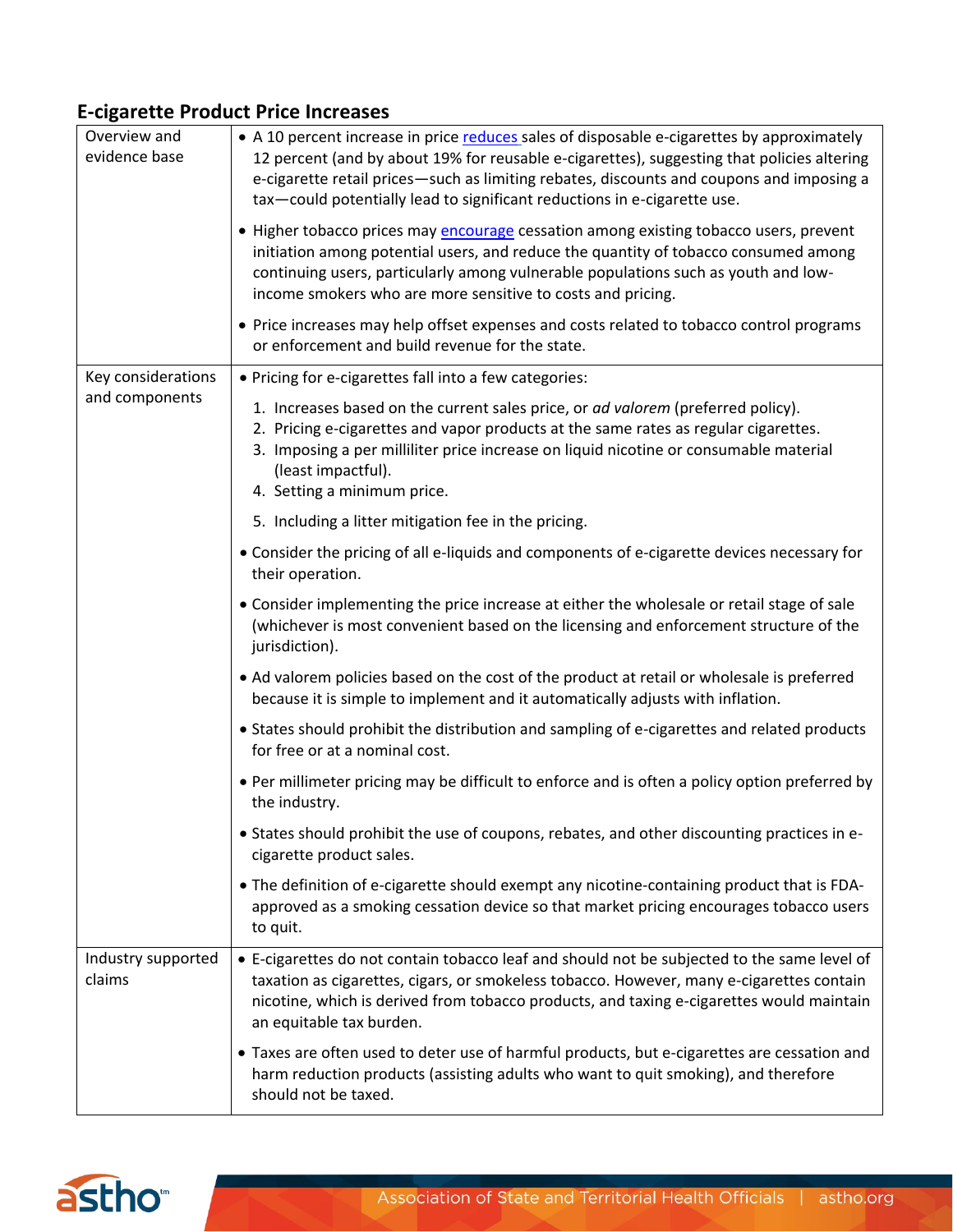|            | • There will be a negative impact on retailers and will ultimately result in loss of jobs. |
|------------|--------------------------------------------------------------------------------------------|
| Additional | • Policy Considerations for E-Cigarette Taxation                                           |
| resources  | • Policy Scan of States with Laws Taxing E-cigarettes                                      |

# **Comprehensive Clean Indoor Air Acts Inclusive of E-cigarettes**

| Overview and<br>evidence base        | • States can expect similar impacts from a comprehensive clean indoor air policy that<br>includes e-cigarette products.                                                                                                                                                                          |
|--------------------------------------|--------------------------------------------------------------------------------------------------------------------------------------------------------------------------------------------------------------------------------------------------------------------------------------------------|
|                                      | . Nineteen states, two territories, and several hundred localities currently prohibit e-<br>cigarette use from some workplaces. Some states prohibit their use in numerous other<br>settings, such as prisons, train stations, and fairgrounds.                                                  |
|                                      | • Comprehensive smoke-free indoor air laws (e.g., those inclusive of all indoor workplaces<br>such as bars, restaurants, and casinos) encourage smoking cessation and deter youth<br>initiation of combustible tobacco while protecting employees and patrons from<br>secondhand smoke exposure. |
|                                      | • These laws, covering nearly two-thirds of all Americans, do not harm the business of bars<br>and restaurants.                                                                                                                                                                                  |
| Key considerations<br>and components | . If a state has a clean indoor air law only for combustible tobacco products, it should<br>amend the existing policy to include e-cigarettes.                                                                                                                                                   |
|                                      | • Smoking should be prohibited within 25 feet of all doorways to a place of employment.                                                                                                                                                                                                          |
|                                      | • Awareness and enforcement of clean indoor air laws are important for the policy to be<br>effective. Before the policy goes into effect, the health agency should reach out to<br>businesses to make them aware of new laws and provide smoke-free signage to display.                          |
| Industry supported<br>claims         | · Business will be adversely impacted.                                                                                                                                                                                                                                                           |
|                                      | • Adult-only establishments should give patrons the freedom to choose whether or not to<br>smoke.                                                                                                                                                                                                |
|                                      | • Modern ventilation systems can make indoor areas safe and comfortable for nonsmokers<br>while still permitting tobacco product use.                                                                                                                                                            |
|                                      | • The industry may also work to insert preemption language into a comprehensive clean<br>indoor air bill to weaken tobacco control protections at the local level.                                                                                                                               |

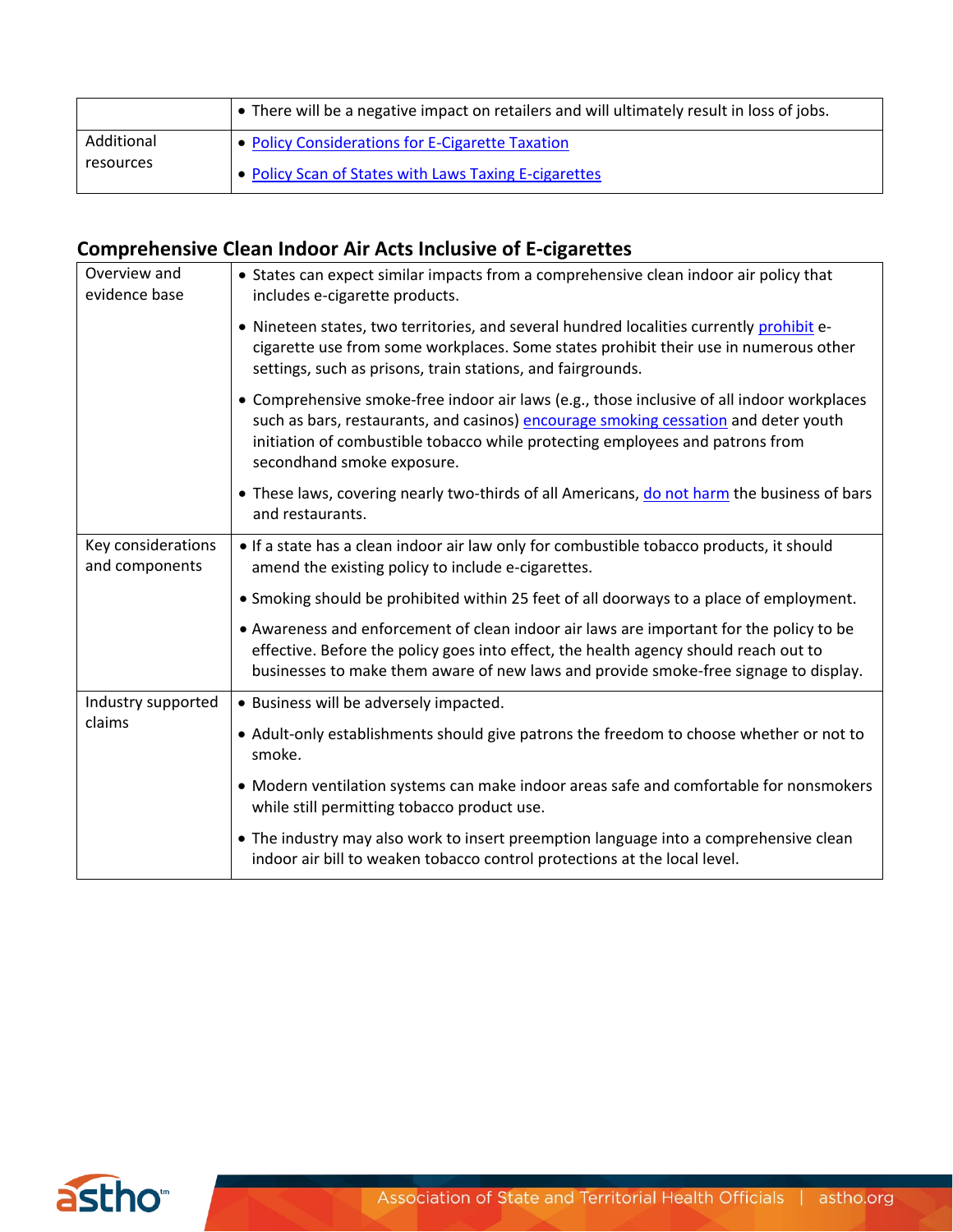#### **Advertising and Point of Sale Restrictions**

| Overview and<br>evidence base        | • In 2017, the tobacco industry spent over \$7.3 billion on advertising and promotional<br>expenditures.                                                                                                                                                                                                                                                                                                                                                                                              |
|--------------------------------------|-------------------------------------------------------------------------------------------------------------------------------------------------------------------------------------------------------------------------------------------------------------------------------------------------------------------------------------------------------------------------------------------------------------------------------------------------------------------------------------------------------|
|                                      | • Tobacco industry marketing, advertising and promotions encourage youth smoking<br>uptake; increase total cigarette sales; distort youth perceptions about the availability,<br>use, and popularity of cigarettes; foster positive brand imagery; cue cravings and<br>undermine quit attempts; and fuel tobacco-related disparities.                                                                                                                                                                 |
|                                      | . Tobacco product advertising appears in most convenience stores, entices kids to use<br>tobacco products, and is sometimes placed less than three feet from the ground or next<br>to candy.                                                                                                                                                                                                                                                                                                          |
|                                      | • The 2009 Tobacco Control Act and FDA's publication of its Deeming Rule have instituted<br>a patchwork of federal point of sale protections that vary by tobacco product.                                                                                                                                                                                                                                                                                                                            |
|                                      | • According to CDC, approximately 70 percent of youth are exposed to e-cigarette<br>advertisements at the point of sale.                                                                                                                                                                                                                                                                                                                                                                              |
|                                      | • Exposure to e-cigarette marketing is predictive of subsequent e-cigarette<br>experimentation among youth and young adult "never" tobacco users.                                                                                                                                                                                                                                                                                                                                                     |
|                                      | • CDC recognizes that youth-appealing e-cigarette advertising exposure is associated with<br>increased risk of e-cigarette use in young people, and recommends that states and<br>communities limit where and how tobacco products are sold and advertised.                                                                                                                                                                                                                                           |
|                                      | • Point of sale environments around schools may contribute to e-cigarette use among<br>youth.                                                                                                                                                                                                                                                                                                                                                                                                         |
|                                      | • Recall of e-cigarette point of sale and online advertisements is significantly associated<br>with youth e-cigarette susceptibility and use.                                                                                                                                                                                                                                                                                                                                                         |
|                                      | • Comprehensive restrictions on tobacco advertising, promotion, and sponsorship are<br>effective at reducing tobacco use, especially among young people                                                                                                                                                                                                                                                                                                                                               |
| Key considerations<br>and components | • Regarding laws on any tobacco product packaging, consult with a legal expert on what<br>states are permitted to regulate and what is federally preempted.                                                                                                                                                                                                                                                                                                                                           |
|                                      | • States can require that retailers (1) display point of sale health warnings that<br>communicate the health risks of e-cigarettes and other tobacco products and (2) offer<br>resources on tobacco cessation.                                                                                                                                                                                                                                                                                        |
|                                      | • States can restrict all in-store advertising without regard to content (i.e., "content<br>neutral" advertising restrictions).                                                                                                                                                                                                                                                                                                                                                                       |
|                                      | • Time advertising restrictions (e.g., point of sale advertisements that must be removed or<br>covered up during after-school hours), place-based advertising restrictions (e.g., "no<br>retailers within X feet of schools can advertise tobacco products," or "tobacco products<br>cannot be advertised within X feet of candy or cash registers"), and manner advertising<br>restrictions (e.g., "no outdoor signage or sandwich board advertisements can be<br>displayed") can all be considered. |
|                                      | • These laws can be implemented through statute, ordinance, within tobacco licensing<br>laws, or through tobacco zoning laws.                                                                                                                                                                                                                                                                                                                                                                         |

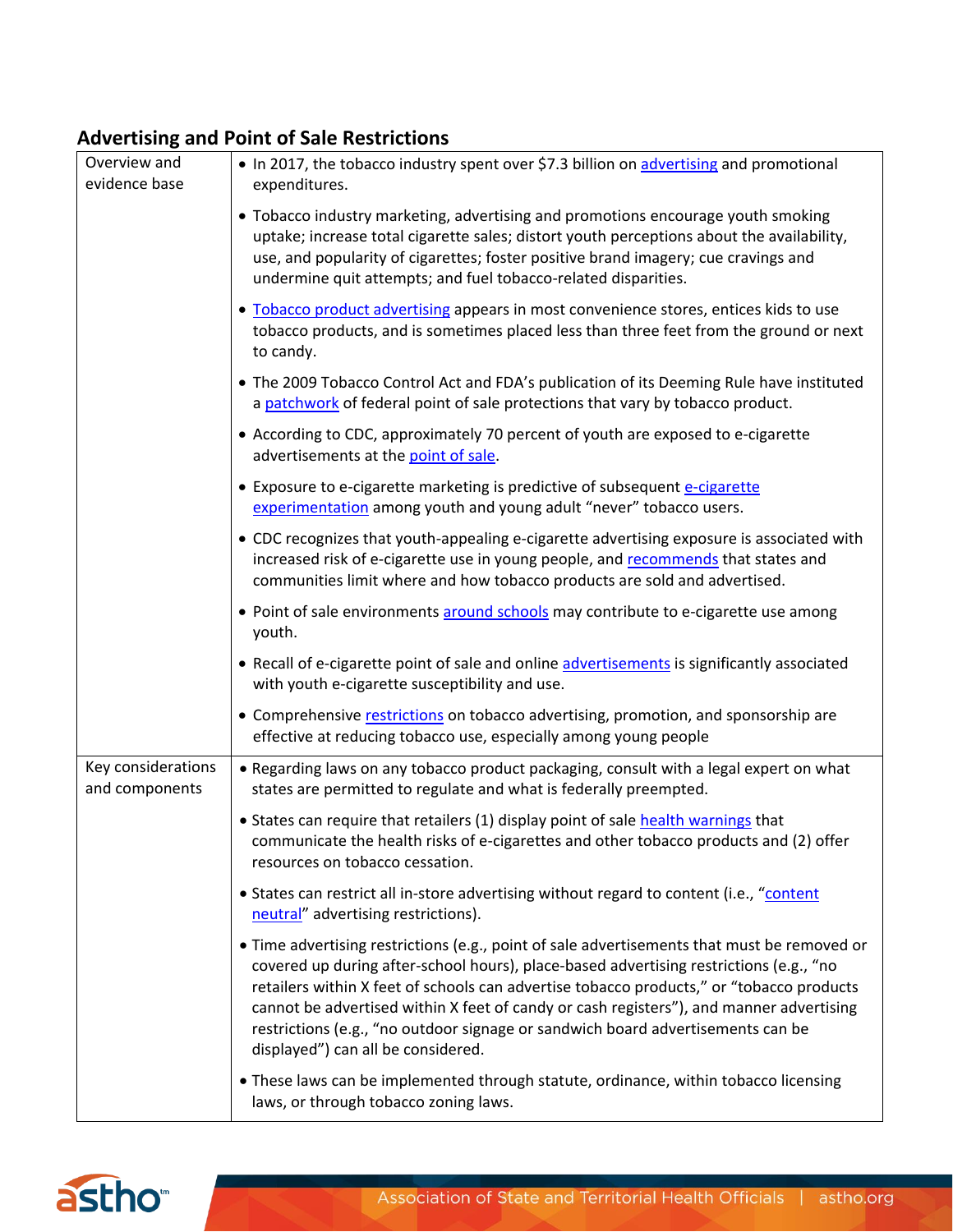| Indutry supported<br>claims | • Opponents may argue that they have the Constitutional right to communicate with adult<br>consumers through advertising, citing the First Amendment or the Commerce Clause.<br>Consulting with legal experts is highly recommended. |
|-----------------------------|--------------------------------------------------------------------------------------------------------------------------------------------------------------------------------------------------------------------------------------|
| Additional                  | • Public Health Law Center's Restricting Tobacco Advertising                                                                                                                                                                         |
| resources                   | • Counter Tobacco's Restricting Tobacco Advertising                                                                                                                                                                                  |

#### **Internet Sales Restrictions**

| Overview and<br>evidence base        | • Youth are easily able to purchase e-cigarettes online because of an absence of age-<br>verification measures used by internet e-cigarette vendors.                                                                                                                                                                                                                                                                                                                                                             |
|--------------------------------------|------------------------------------------------------------------------------------------------------------------------------------------------------------------------------------------------------------------------------------------------------------------------------------------------------------------------------------------------------------------------------------------------------------------------------------------------------------------------------------------------------------------|
|                                      | • The federal Preventing Online Sales of E-Cigarettes to Children Act, recently passed by<br>the House and now in the Senate, would add e-cigarettes to the Prevent all Cigarette<br>Trafficking (PACT) Act of 2009, an existing law that prohibits online underage sales of<br>cigarettes and smokeless tobacco and imposes requirements on internet retailers (e.g.,<br>to collect state taxes, verify age at time of purchase, use a delivery method that checks<br>ID, and obtains a signature at delivery). |
|                                      | • The PACT Act preserves state authority to prohibit the shipment of tobacco to individual<br>customers and personal residences within the state. Several states, including<br>Connecticut, New York, and Vermont, currently prohibit shipment.                                                                                                                                                                                                                                                                  |
|                                      | • Vermont recently added e-cigarettes to its restrictions on internet sales.                                                                                                                                                                                                                                                                                                                                                                                                                                     |
|                                      | • The PACT Act preempts state, local, and tribal governments from enacting laws to<br>require "common carriers" (i.e., businesses the transport merchandise) to check IDs or<br>obtain signatures upon delivery.                                                                                                                                                                                                                                                                                                 |
|                                      | • Regulating internet sales of e-cigarettes to ensure they are delivered only to consumers<br>of a legal purchase age would help keep e-cigarettes away from young people.                                                                                                                                                                                                                                                                                                                                       |
| Key considerations<br>and components | • Enforcement of internet sales may be challenging depending on where enforcement<br>action takes place (i.e., at the point of purchase or upon delivery).                                                                                                                                                                                                                                                                                                                                                       |
|                                      | . While the proposed changes to the PACT Act would add e-cigarettes to the underage<br>sales prohibition and other requirements, it would also preempt the states from<br>regulating common carriers, which could complicate enforcement efforts.                                                                                                                                                                                                                                                                |
| Industry supported<br>claims         | • This policy makes it harder for some adults to purchase nicotine products that are less<br>harmful than cigarettes and other combustible tobacco.                                                                                                                                                                                                                                                                                                                                                              |
| Additional                           | • E-Cigarettes and Other Tobacco Products Online: Preventing Sales to Kids                                                                                                                                                                                                                                                                                                                                                                                                                                       |
| resources                            | • Online Sales of E-Cigarettes & Other Tobacco Products                                                                                                                                                                                                                                                                                                                                                                                                                                                          |
|                                      | • Online E-Cigarette Sales & Shipments to Consumers: State Laws Prohibiting Them                                                                                                                                                                                                                                                                                                                                                                                                                                 |